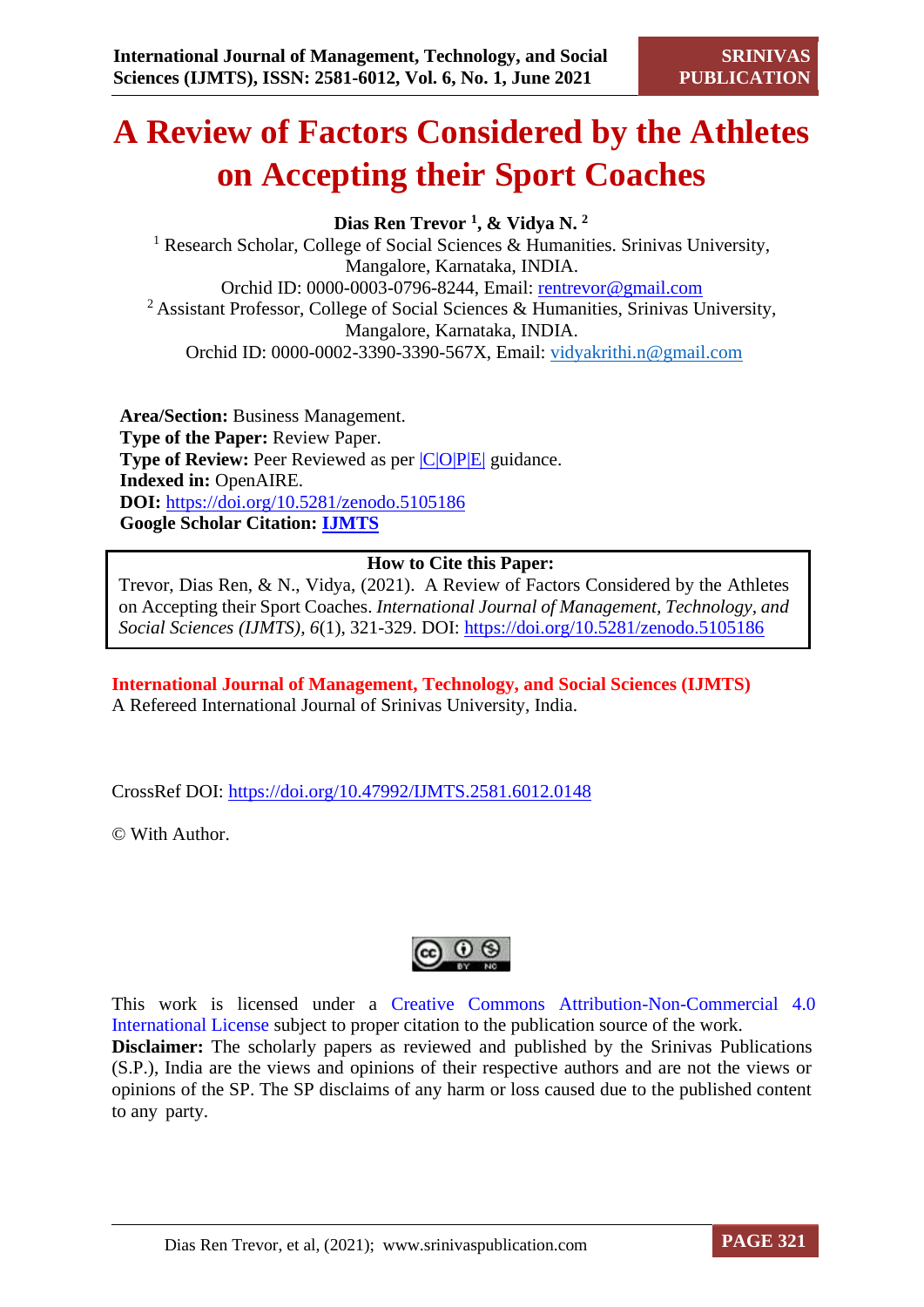# **A Review of Factors Considered by the Athletes on Accepting their Sport Coaches**

**Dias Ren Trevor <sup>1</sup> , & Vidya N. <sup>2</sup>** <sup>1</sup> Research Scholar, College of Social Sciences & Humanities. Srinivas University, Mangalore, Karnataka, INDIA. Orchid ID: 0000-0003-0796-8244, Email: [rentrevor@gmail.com](about:blank) <sup>2</sup> Assistant Professor, College of Social Sciences & Humanities, Srinivas University, Mangalore, Karnataka, INDIA. Orchid ID: 0000-0002-3390-3390-567X, Email: [vidyakrithi.n@gmail.com](about:blank)

# **ABSTRACT**

**Purpose:** *In India, out of 62 percent of youth population only 1 percent of youths are only taking sports have a profession. In today's context sports have been grown to an industry and a large number of career opportunities are available. Sports coaching is one as such. The sports coaches are the major stake holders in promoting their trainees to the higher level in the game. Coaches are considered a role model by young trainees. Since then, there will be many expectations and beliefs on the coaches'. Players benchmark the targets set by their coaches' to attain their goals. Coaches give intrinsic & extrinsic motivation for trainees by engaging and involving them in the sport. This is paper has taken a systematic review to understand the players' perception and expectations on their coaches. Basis of secondary data that the challenges occurring in front of coaches for their sustainability in the field of coaching* **Design/Methodology/Approach:** *The thematic analysis is done by extracting the codes from the literature. This paper is built on the basis of secondary data that the challenges occurring in front of coaches for their sustainability in the field of coaching. The online platform is used to make desktop research. Around 50 research articles have been closely and systematically reviewed to find the research gap.* 

**Findings/Result:** *The parameters such as support in career goal accomplishment, knowledge on technical component, relational skills, talent search capability and coaching style leads to coaches' capability and competency level. The different theories are reviewed to understand the efficiency and effectiveness in coaching pedagogy. In this study, the deductive codes have been extracted by the literature and analysed to build the concepts. It also rivals the significance of educating and updating the coaches' on regular basis.* 

**Paper Type:** *Thematic analysis*

**Keywords:** Career goal accomplishment, knowledge on technical components, coaching style, talent search capability, capability and competency level.

#### **1. INTRODUCTION :**

According to the census today India is the second richest country in terms of human resource [1]. India lacks the sporting culture and environment**.** Tracing the history of India's performance at the Olympic Games, the nation did not produce even a single individual medalist from 1936 to 1992. By putting to best use, sports provide a host of benefits such as physical and mental health, encourages individuals to take responsibility and promotes teamwork. In India, sports as a career have been gaining importance among young enthusiasts in recent times. A survey conducted by Edu sports in 2017, revealed that India will have a large chunk (estimated 726 million) of its population below 30 years of age by 2030, and it will be important for the future generation to involve in sports to maintain a healthy lifestyle [2]. Career opportunities in sports are on the rise and more sports career related pathways are available for coaches, fitness trainers, managers, sports scientists, dieticians and sports physios, especially after the introduction of professional sports leagues, owned and sponsored by various corporate houses in India. Coaching is an interpersonal ability that makes others proficient in a specific skill. Sports coaching have conveyed a rebellion in enhancing the players' performance output. Nowadays, corporate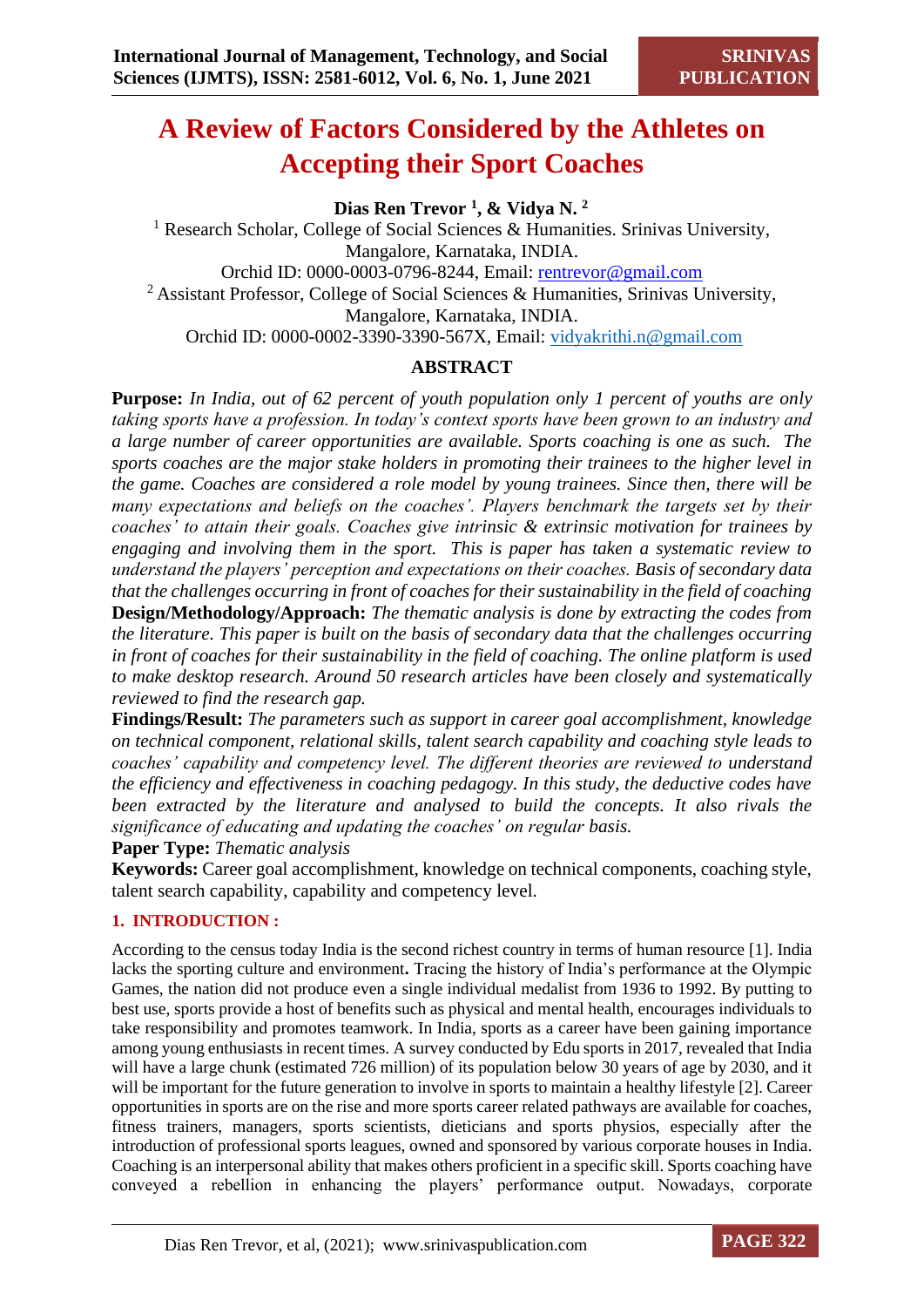organizational structured flavor had been added to the sports sector. In sports coaching, participants are made to demonstrate and orient themselves into performing specific physical actions. The harmonious passion for coaching by the coaches' will lead to positive behavioral relationships with athletes who drive toward the goal attainment [3]. They deeply investigate the technical, Physical & Mental aspects of the players for suggesting the required remedies for the errors [4]. The progression in technology has enriched the standard in delivering knowledge to the players' by the coaches. Coaches' need to possess abilities such as a good guide, philosopher, trainer, mentor, educator, thinker, good communicator, good listener and good motivator**.** The customized pattern and trend changing in the coaching have shown the significance in coaches' up gradation. Athletes evaluate the coaches' competency level in different dimensions, such as motivation, game-strategy, technique, skills detecting abilities and character building. This will lead to coaching competency in positive consequences from the trust among players and coaches. Competency relationship is robust in the team level than the individual level [5]. The revenue of sports coaching industry in US has increased up to \$ 8.9 billion from to 2015 to 2020 [6]. Coaches play a significant role in shaping players professionally. Athletes consider coaches as role models and benchmark on the target set by them to attain their career in sports. The players' acceptance of their coaches is from different prospective such as innovativeness in engaging and involving trainees in the game. This study aims at the various aspects considered by the players' on their coaches. The succeeding sections provide a brief review and narration on the literature, which examines the players' acceptance on their sports coaches based on their capabilities and competency level. The different types of theories are also reviewed and discussed underpinning coaching approaches by the coaches'.

#### **2. RELATED WORK PLAYERS ACCEPTANCE ON THEIR SPORT CACHES :**

#### **2.1 Coach's Role in Adolescent's Sports Career Choice:**

The long-term performance excellence accuracy and career attainment pathway are established by the coaches through understanding the maturity level of soccer player. Accurate prediction was among the late maturing athletes, while the prediction was poor among early maturing athletes [7]. Coaches' quality to be harmoniously passionate with athletes positively predicted autonomy-supportive behavior but negatively predicted controlling behaviors [8]. Conflicting views in expectations between coaches and athletes were found coaches mentioned only performance objectives, whereas, athletes were also interested in developmental objectives to yield positive development outcomes [9].

#### **2.2 Coaches' Knowledge & Technical Components:**

Coaches' lack with injury profiling mechanism, physical & mental recovery knowledge. The major reason for injuries are over use of body by continues playing. In secondary school sport around 50 percentage of the players is pressurized to play with injury for the reason of desire to win and not letting team down [10]. Coaches intercept the freedom of choice leading to the feeling of lack of self-belief in their own ability, disengagement from practice, a feeling of not being a part of the team (intrinsic motivation). This situation makes a sports person feel that their cognitive needs are not fulfilled anymore and they are not improving their performance. Loss of enjoyment and lack of pleasure associated with a particular sport in the reason for the drop from sport. Negative effects of family environment does not act as a booster to dropping out from sports. Devoting too much time toward sports and the consequences it has toward the daily life routine are extrinsic motivations leading to drop out. Positive contributions of sports toward life are the adaptation to sport culture, self-development and health. Negative contributions are the privation of other experiences for the sake of sports [11]. The athletes progress their life skills, and learn to respect elders by understanding the guidelines of the sport. Field hockey is a sport where the athletes develop family relationships with the entire team unity, friendship, togetherness, and feeling part of a group. Coaches take effort to create a positive environment in the field where the athletes can have fun has well as learn. Coaches try to be friendly with the athlete; the implicit approach is taken into consideration for athletes. Coaches' education instead of more focusing on the technical skills of a coach should be focused more on psychological aspects of coaching [12]. In India, 50 percent of sports coaches lack with the knowledge of technical component [13].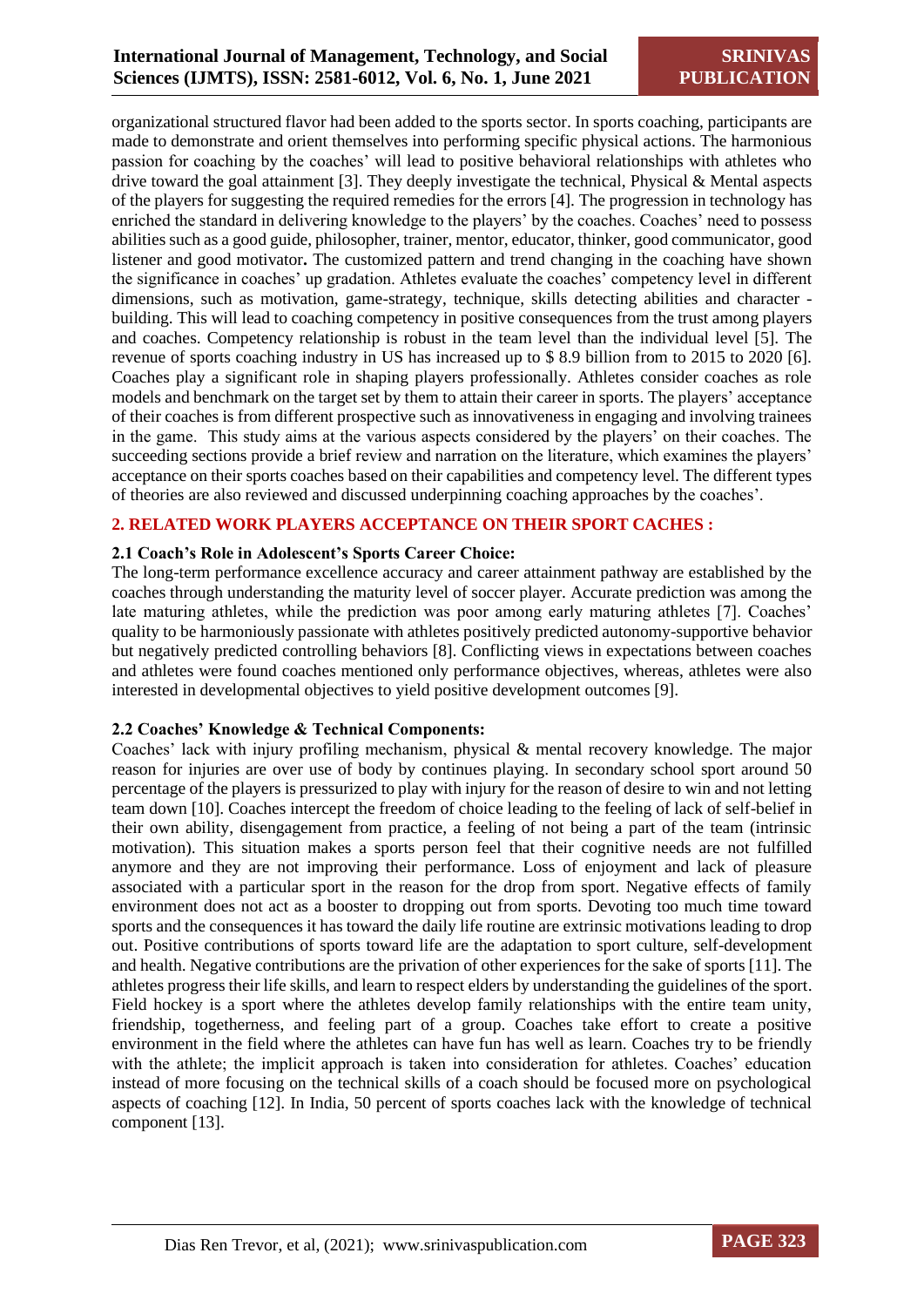#### **2.3 Talent Search Capabilities:**

Coaches as social agents to the athlete's influence autonomy, whereas, peers who work and play with their equals, influence competence and relatedness [14]. Coaches take up several qualities such as mentors, educator and motivator to stimulate good metal health for the athletes. Due to the lack of metal health education the coaches were unable to assess and address about the athletes mental stability issues. Coaches perceive that the robust relationship with parents will help understand the players' upbringing [15]**.** Parents opined that the male adolescents' athletes are poor in seeking help on mental health. Coaches acting have a gatekeeper would be a positive and encouraging role for promoting the players mental health. The effective communication, supportive climate, and strong relationship among players and coaches are the motivation for a positive outcome [16].

#### **2.4 Emotional & Relational Skills:**

The continuous encouragement by the coaches will change the achievement directions and incentivize the athletes. Coaches' can foster positive & pleasant experiences for the athletes. And provides expressive tutoring on skill mastery opportunities, and intrinsically motivating sport experiences from one season to the next [17].

#### **2.5 Coaching Styles:**

The different innovative style of coaching and coaches' behavioral characteristics associated with longterm commitment, continuous motivation and intension perceive sport among athletes [18]. Coaches recognize prosocial and antisocial behavior among early adolescent athletes. Players with prosocial behavior will have good sportsmanship were as players with antisocial behavior will lack with the sportsmanship and relatedness with the teammates and coaches [19]. The Transitional leadership, Transformational leadership, Neutral leadership, Lassies fair leadership and Toxic leadership are the different leadership behaviors of the coaches' influences in the potential areas to improve the skills and motivate the players in Canadian soccer club [20]. The motivational climate in the team and its relationship with players' commitment is analysed by the team coaches' designate an association between perceived motivational climate and pledge [21]. Positive development helps in achieving multiple benefits in sports. Such as physical, emotional and relational level. The intervention programs toward positive development should have key components such as competence, confidence, caring, connections and character. Positive development has five main themes coaching philosophy, coaching outcomes, coach education, leadership and coaches' intervention. The education that the coaches perceive it should have the values based learning that can promote positive development [22]. High demanding coaching role has got the negative character in their work-life balance. Coaches opined that they lack with the opportunity in spending time to interact with the players. Since they are not encouraged with institutional support and were asked to work for long hours for low income lead to the problem of financial security to run their families. It is found that in Australian soccer league's coaches are aware of their role but they are limited by the external forces [23]. Coaches believed that life skill development is a byproduct in sports. Investing time on training would be a challenge for coaches to teach life skills. Even though life skill training should not feel like the old traditional learning, it should be in an interesting and modern self-learning where the players should inculcate in their daily routine [24].

#### **2.6 Players' Acceptance on Coaches' Capabilities & Competencies:**

The coaches' competency and coaching behavior is closely related to players' outcome. The coaches' efficacy predicted by the players in the team atmosphere in soccer game. Players rated the coaches' by the team performance in league stages by considering the game strategy efficacy and leadership style in leading to the higher performance of the team [25]. The value of social learning approaches designs the deliverance in the coaching. Coaches should update and refresh their knowledge frequently. Coaches' educator should be placed in the system that influences the potentiality of the coaches' in considering the reflective and critical incidents in open-mind [26].

**Table 1:** Thematic analysis: Deductive codes from players' expectations on their sport coaches from Literature.

| <b>Codes</b>                                                                   | <b>Concepts</b> |
|--------------------------------------------------------------------------------|-----------------|
| <i>The Career attainment</i> pathway is established by the sport coaches. [18] |                 |

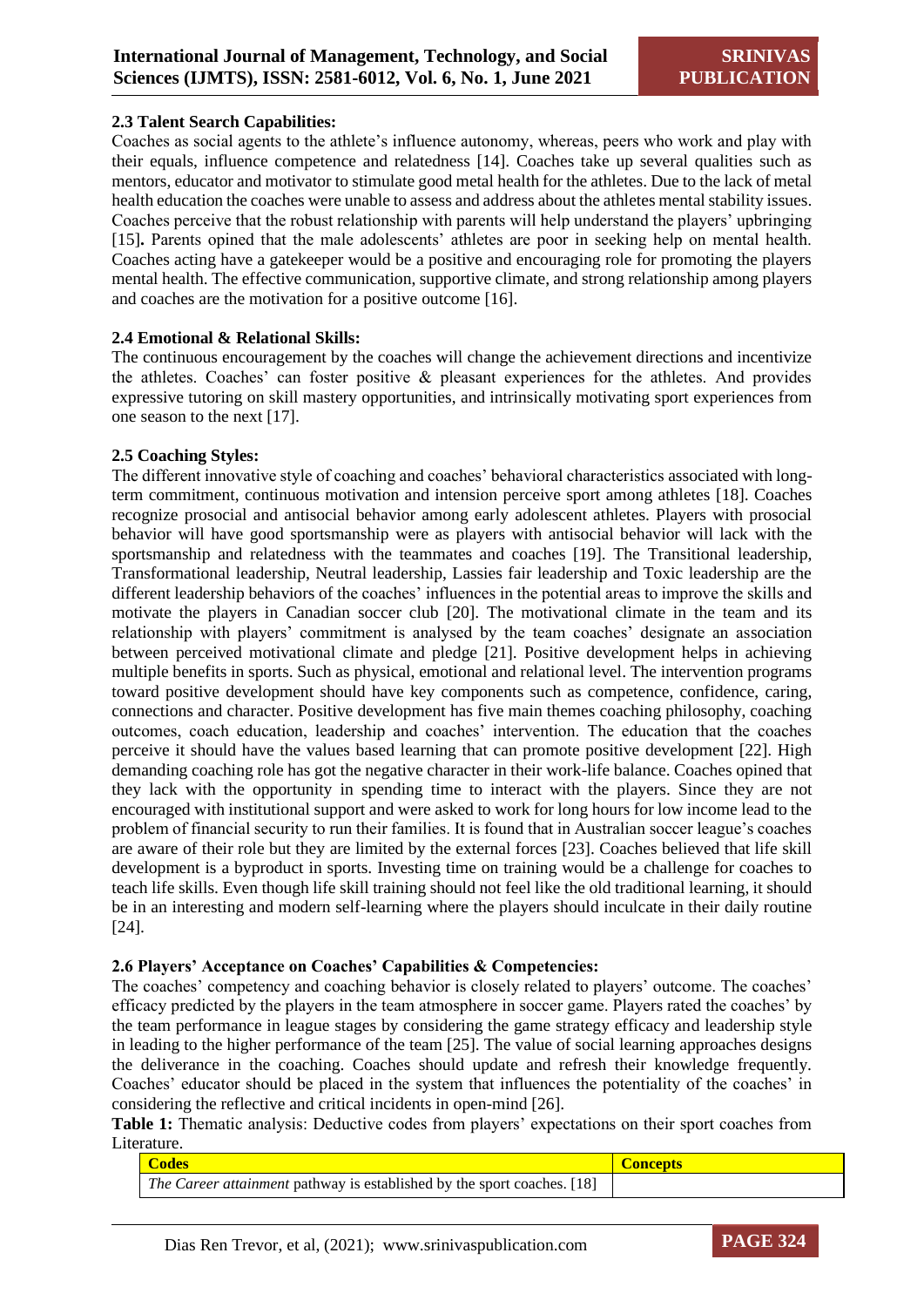## **International Journal of Management, Technology, and Social Sciences (IJMTS), ISSN: 2581-6012, Vol. 6, No. 1, June 2021**

**SRINIV PUBLICATION**

| Caches prediction on players' career is likely to be more accurate. [18]                                                                                         | Coach's Role in Adolescent's                                   |
|------------------------------------------------------------------------------------------------------------------------------------------------------------------|----------------------------------------------------------------|
| Coaches harmoniously passionate are toward their profession. [19]                                                                                                | <b>Sports Career Choice</b>                                    |
| The good relationship between athletes' and coaches will yield <i>positive</i><br>development outcome. [20]                                                      |                                                                |
| Coaches lack with <i>injury profiling</i> mechanism. [21]                                                                                                        |                                                                |
| The negative influence of the coaches will lead to the players'<br>disengagement from practice. [22]                                                             | Coaches' Knowledge & Technical<br>Components                   |
| Coaches take efforts to create a positive environment in the field. [23]                                                                                         |                                                                |
| Coach should be focused more on <i>psychological aspects</i> of coaching. [23]                                                                                   |                                                                |
| Sports coaches' lack with the knowledge of technical component [24].                                                                                             |                                                                |
| Coaches understand players' competence and relatedness. [25]                                                                                                     |                                                                |
| Lack of metal health education the coaches were unable to assess and<br>address about the athletes <i>mental stability</i> issues. [26]                          | <b>Talent Search Capabilities</b>                              |
| The effective communication, supportive climate, and strong relationship<br>among the players and the coaches are the motivation for a positive<br>outcome. [27] |                                                                |
| The continuous encouragement by the coaches will change the<br>achievement directions. [28]                                                                      | <b>Emotional and Relational Skills</b>                         |
| The innovative style of coaching will lead to the long-term commitment<br>between the athletes and the sport coaches. [29]                                       |                                                                |
| The different ways leadership will make an impact player' response<br>toward the coaches. [30]                                                                   |                                                                |
| Motivational climate established by the team coaches will influence on the<br>team performance. [32]                                                             | <b>Coaching Styles</b>                                         |
| Positive development has five main themes coaching philosophy,<br>coaching outcomes, coach education, leadership and coaches'<br>intervention. [33]              |                                                                |
| Coaches are asked to work for long hours for low-income lead to the<br>problem of <i>financial security</i> to run their families. [34]                          |                                                                |
| Life skill development is a by-product in sports. [35]                                                                                                           |                                                                |
| The coaches' efficacy predicted by the players in building team<br>atmosphere. [36]                                                                              | Players' Acceptance on Coaches'<br>Capabilities & Competencies |
| Coaches' educator should be placed in the system to refresh the<br>knowledge of the coaches. [37]                                                                |                                                                |

#### **3. OBJECTIVES :**

- 1. To understand the players' expectation on their coaches.
- 2. To know the various parameters considered by the players on their coaches acceptance.
- 3. To notify the significance of getting updated by the coaches to meet the current meet the players' expectation and drive them to their career path way in sports.
- 4. To suggest strategies in improvising the coaching standards.

#### **4. METHODOLOGY USED :**

This paper is built on the basis of secondary data that the challenges occurring in front of coaches for their sustainability in the field of coaching. The online platform is used to make desktop research. Around 50 research articles have been closely and systematically reviewed to find the research gap. In addition to analyzing the coaches' behavioral aspects and coaching efficiency the various theories have been reviewed and discussed. The various concepts have been built by extracting the codes from the literature.

#### **5. RESEARCH GAP :**

This study has referred the national and international research context in terms of players' acceptance mechanism on their coaches.

India is a developing economy which lacks the sporting culture**.** The efforts of sports coaches are the one, which promotes the players' to the higher level of sport. It was found that the players accept their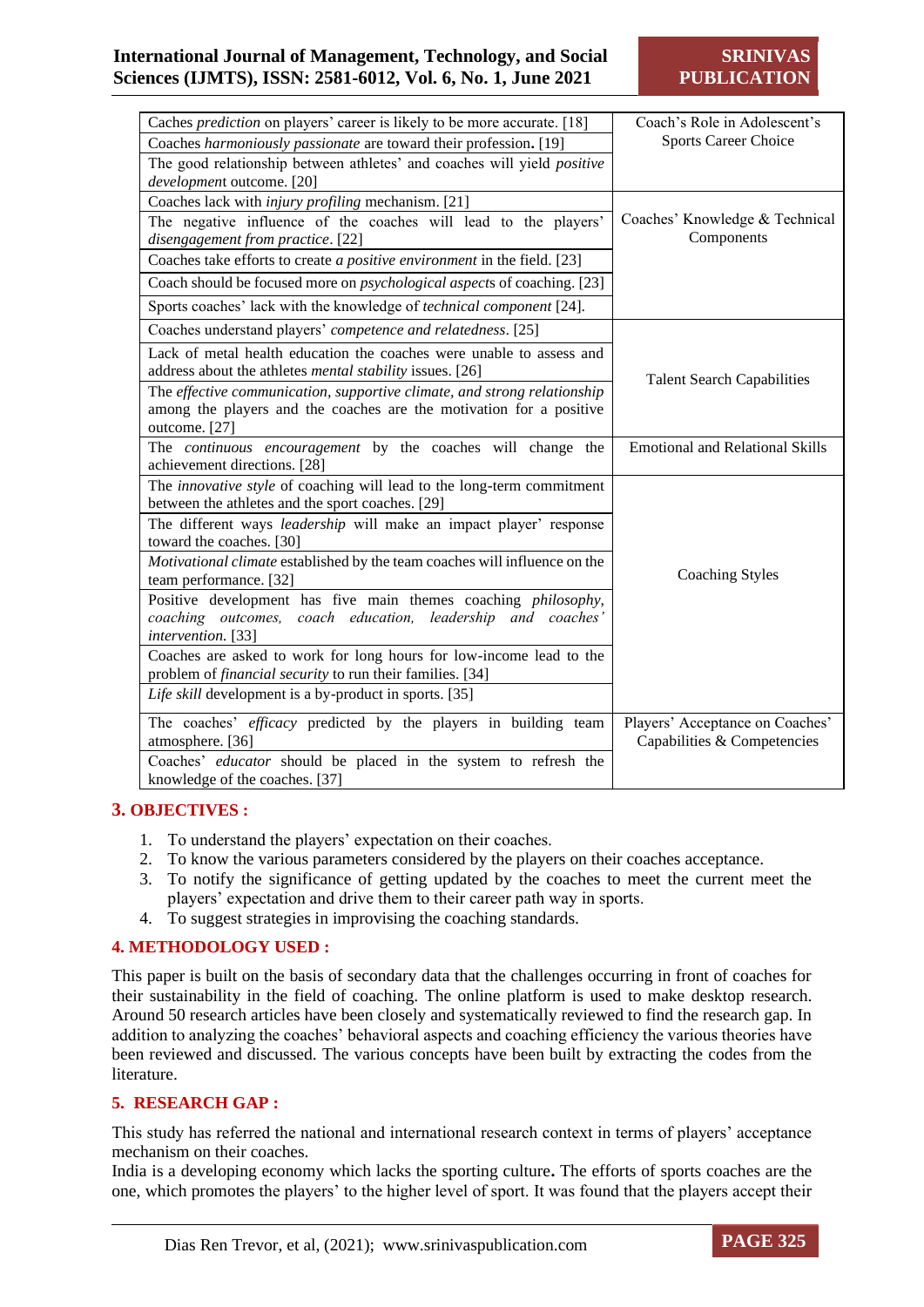coaches in the various aspects. This study in above successive literature is used to analyze codes on the players' expectation on their coaches' capability and competency level.

#### **5.1 Research Questions:**

- R1. What parameters considered by the athletes in accepting their sport coaches?
- R2. What is the significance of coaches' role in players' career attainment?
- R3. How coaches′ enhance their coaching ability?

#### **6. RESULTSAND DISCUSSIONS :**

In every training session or game, it is the role of the coach to help players make sense of the experience and understand the wider context of the game. During the briefing session after a game or practice session, the coach should set up a learning environment for the players where the good bits are appreciated and the areas of improvement are highlighted. The finish should be on a positive note regardless of the result of the performance. Negative remarks, especially during a team meeting will damage the confidence of the player. The act of persuading a player to convince flaws in the game and feedback given in the right circumstances will give a feeling to the player that the coach is committed to improving his/her game. Coach's role as a feedback and solution providers is critical, as players can be very despondent if they are not supported. In the successive analyses the codes have been extracted from the literature and used to build the concept. Coaches give a direction to the players' in reaching their career goals by setting short-term targets. There should be strong bonding between coaches' and the players'. The mental stability of the players needs to be analysed by the coaches. Hence, the positive relationship between both will help coaches' to understand the phase of what trainees are facing in preparing them self to the event. The major challenges are faced by the coaches' are in creating the team environment and building the confidence among the players in driving team for the success. In building the team coaches has make understand to the players' about their responsibility in the team. Coaches has dearth of time to invest with trainees. Coaches are made to work for long hours for less payment, which in stabilise their financial condition. To understand the coaches' in-depth about their coaching pedagogy different theories have been reviewed and related to the study.

Competence is the basic driver to reach a desired level of self-fulfilment. Need for achievement and engagement in activities are predispositions to the need to feel competent [27]. Some classical works like the theory of motivation consider human motivation based on types of needs; basic needs, psychological needs, need for safety; need for self -fulfilment, which includes self-actualization needs [28]. Using social network analysis and game theory, coaches and sports practitioners can simulate practice-learning environment to enhance performance [29]. Self- determination theory examine the intrinsic & extrinsic inspiration of an athletes that support the individuals' personality. Advancement in the standard of performance & satisfaction of developing the best practices to progress their behavioral outcome in the self-contribution to the team [30]. Self-confidence is the state of mind of an individual athlete on their perceptions that distinguish the successful and unsuccessful sports career pathway. Individual belief on their own ability, self-concept, self-esteem, and performance anticipations will describe their performance outcome [31]**.** The theory of achievement highlights the significance for psychological stability and consider the successive addictions in the performance of an individual with previous outcomes and their imitating effect [32]**.** On sports practice explicates cognitive needs. Social and performance needs that influence an individual's motivation toward sports [33]. Theory Motivation influences the efficiency of sports activities and the level of achievement of athletes depends on the sports skills obtained by the individual. Motivation regard to a specific sport and the stages of sports career will encourage sports career progression [34]. The theory of mindfulness facilitates the fulfillment of basic psychological needs, positive and negative effects, life satisfaction, and subjective strength measurements. The robust ability to train athletes mind and put them in the best situation to compete and to increase the players' performance ability [35]. Planned behavioral theory will establish prediction accuracy in career decision-making, self-efficacy, and career exploration behavior in sports [36]. The applicable grounded theory puts out the theoretical clarifications in what way athletes apply the skills in their everyday lives that they have learned in sport [37].

#### **7. CONCULUSION :**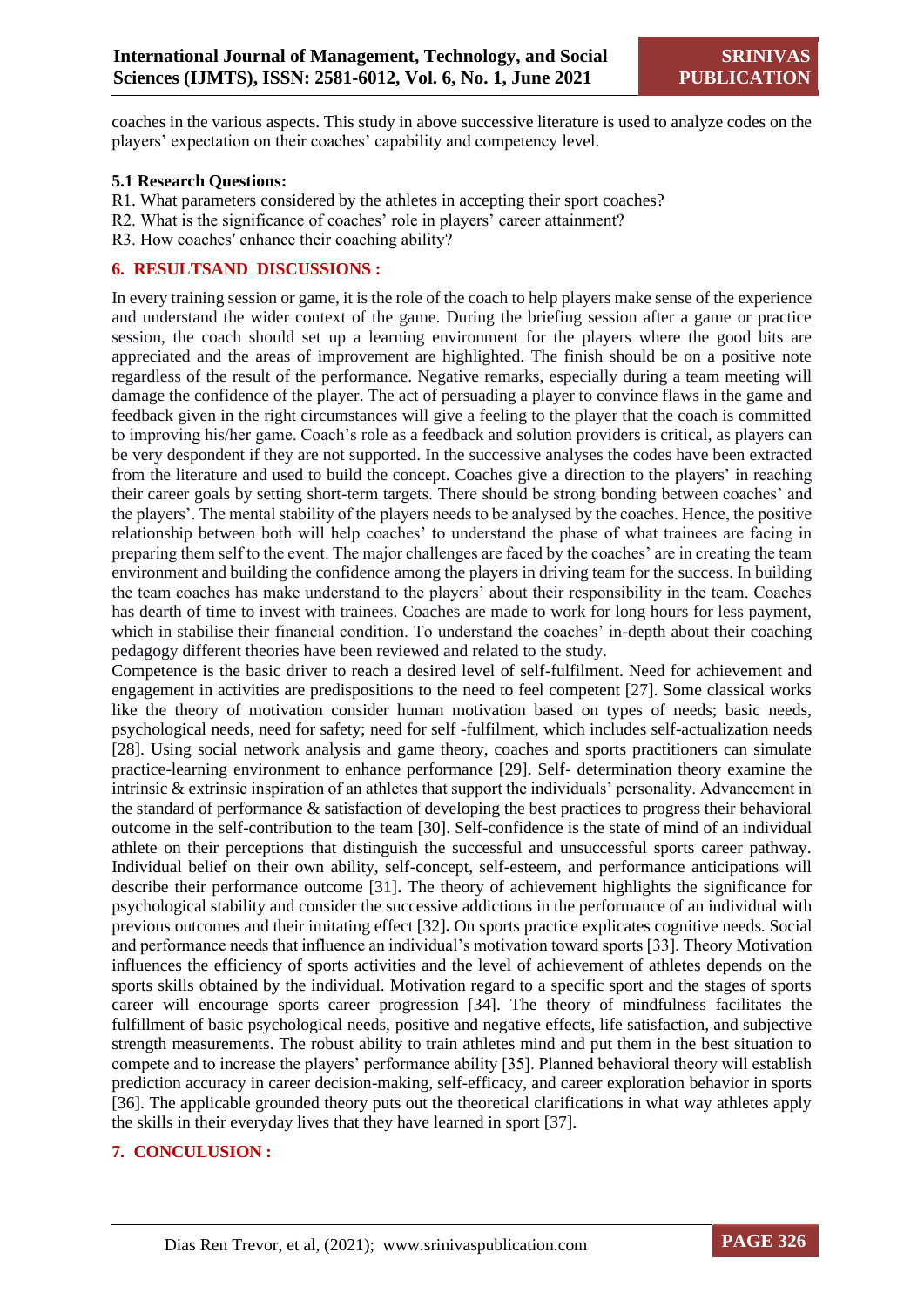Eventually sports as become profession to many. Sports coaches play a significant role in players' development. Today there is a lot of updated system of coaching in existence. Players consider various aspect in terms of finding their coaches. The coaches must represent skilful in front of players' and parents. Coaches' need to possess good communication skills, which help them in building a bondage with the trainees by understanding them in-depth. Updating the knowledge on technical components on the regular basis will improve the efficiency and effectiveness in coaching. The innovative things brought in by the coaches' will lead to the players' engagement and involvement in sport. The study had found that motivation given by the coaches take a major role in adolescents' continuing the sports professionally. The qualities of the coaches such as talent-searching capabilities among the players', emotional relationship skills, coaches' knowledge on technical components and coaching style will lead toward players acceptance on their coaches. India lacks with sports ecosystem. Some projects need to be initiated in the rural part of the country. Imitative also need to be taken in educating the coaches and mapping them to improve the sports in the corners of the country.

#### **REFERENCES :**

- [1] [https://www.statista.com/search/?q=indian+population&Search=&qKat=search](about:blank)
- [2] United Nations General Assembly, seventy-third session, (2018). Sports for development and peace, agenda, item12, A/73/L, 36. Retrieved online from, [https://stillmed.olympic.org/media/Document%20Library/OlympicOrg/News/2018/12/Sport-as](about:blank)[an-enabler-of-sustainable-development-EN.pdf.](about:blank)
- [3] Karoly, P., & Ruehlman, L. S. (2006). Psychological "resilience" and its correlates in chronic pain: findings from a national community sample. *Pain*, *123*(1-2), 90–97.
- [4] Evans, B. (2017). Sports coaching as action-in-context: using ethnomethodological conversation analysis to understand the coaching process. *Qualitative Research in Sport, Exercise and Health*, *9*(1), 111-132.
- [5] Kao, S. F., Hsieh, M. H., & Lee, P. L. (2017). Coaching competency and trust in coach in sport teams. *International Journal of Sports Science & Coaching*, *12*(3), 319-327.
- [6] [https://www.ibisworld.com/united-states/market-research-reports/sports-coaching-i](about:blank)ndustry/
- [7] Cripps, A. J., Hopper, L. S., & Joyce, C. (2019). Can coaches predict long-term career attainment outcomes in adolescent athletes?. *International Journal of Sports Science & Coaching*, *14*(3), 324- 328.
- [8] Kim, I., Lee, K., & Kang, S. (2019). The relationship between passion for coaching and the coaches' interpersonal behaviors: The mediating role of coaches' perception of the relationship quality with athletes. *International Journal of Sports Science & Coaching*, *14*(4), 463-470.
- [9] Santos, F., Corte-Real, N., Regueiras, L., Dias, C., Martinek, T. J., & Fonseca, A. (2019). Coaching effectiveness within competitive youth football: youth football coaches' and athletes' perceptions and practices. *Sports Coaching Review*, *8*(2), 172-193.
- [10] Whatman, C., Walters, S., & Schluter, P. (2018). Coach and player attitudes to injury in youth sport. *Physical therapy in sport*, *32*(1), 1-6.
- [11] Dias, T. S., Novotná, K., Oliveira, H. Z., Azevedo, C., Corte-Real, N., Slepička, P., & Fonseca, A. M. (2018). Why talented athletes drop out from sport? The Portuguese and Czech case. *Education+ Training*, *60*(5), 473-489.
- [12] Santos, F. D. S. F. D., Camiré, M., & Campos, P. H. D. F. (2018). Youth sport coaches' role in facilitating positive youth development in Portuguese field hockey. *International Journal of Sport and Exercise Psychology*, *16*(3), 221-234.
- [13] [https://ficci.in/spdocument/23041/IISM%20FICCI%20Report%20Final.pdf.](about:blank)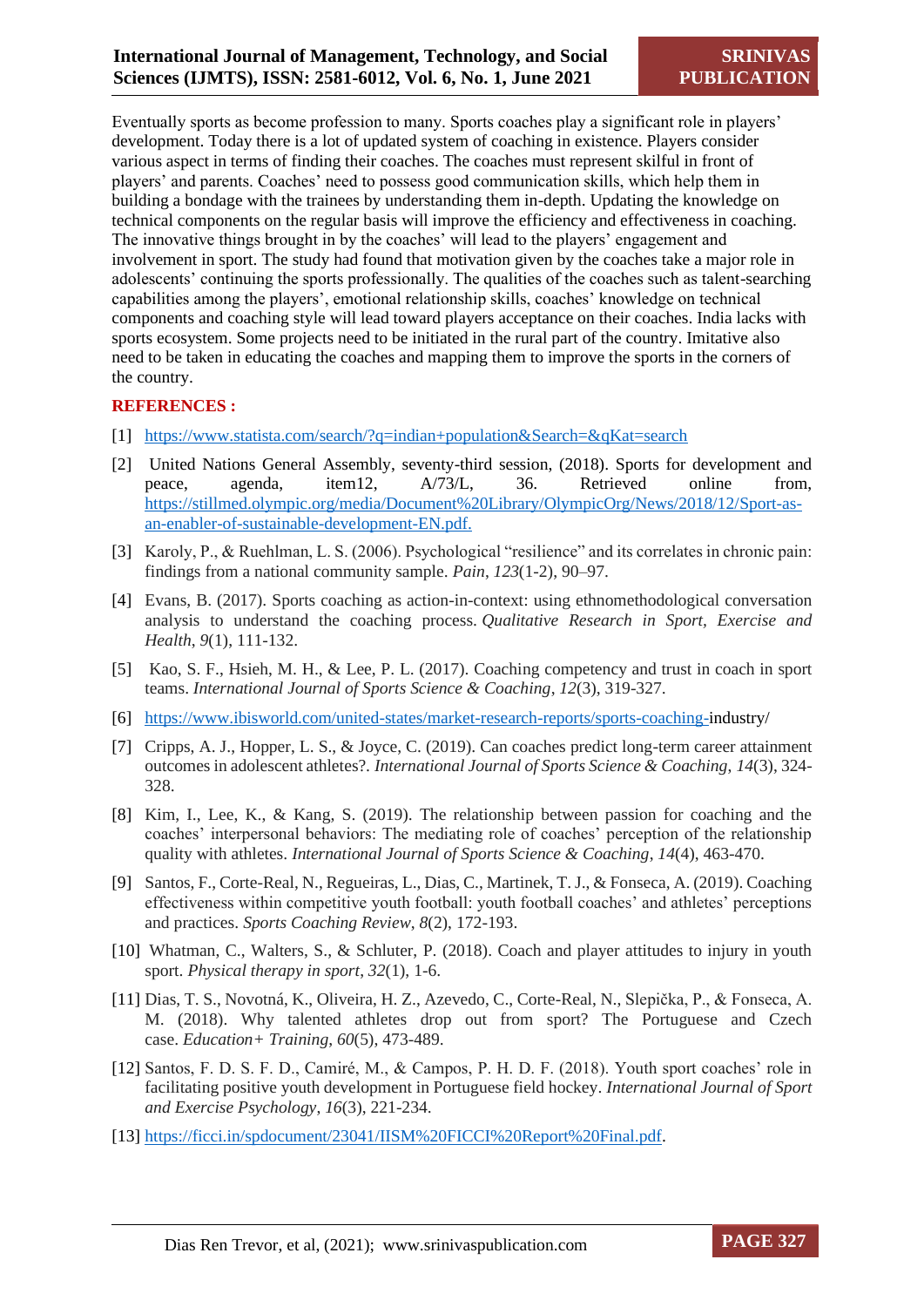- [14] Chu, T. L., & Zhang, T. (2019). The roles of coaches, peers, and parents in athletes' basic psychological needs: A mixed-studies review. *International Journal of Sports Science & Coaching*, *14*(4), 569-588.
- [15] Turner, M. J., & Davis, H. S. (2019). Exploring the effects of rational emotive behavior therapy on the irrational beliefs and self-determined motivation of triathletes. *Journal of Applied Sport Psychology*, *31*(3), 253-272.
- [16] Ajaero, C. K., Odimegwu, C. O., Chisumpa, V., & Obisie-Nmehielle, N. (2017). The influence of internal migration on mental health status in South Africa. *International Journal of Mental Health Promotion*, *19*(4), 189-201.
- [17] Martin, N. J. (2020). Fostering Motivation: Understanding the Role Coaches Play in Youth Sport. *Strategies*, *33*(1), 20-27.
- [18] O'Neil, L., & Hodge, K. (2020). Commitment in sport: The role of coaching style and autonomous versus controlled motivation. *Journal of Applied Sport Psychology*, *32*(6), 607-617.
- [19] Bolter, N. D., & Kipp, L. E. (2018). Sportspersonship coaching behaviours, relatedness need satisfaction, and early adolescent athletes' prosocial and antisocial behavior. *International Journal of Sport and Exercise Psychology*, *16*(1), 20-35.
- [20] Lefebvre, J. S., Turnnidge, J., & Côté, J. (2021). A systematic observation of coach leadership behaviors in youth sport. *Journal of Applied Sport Psychology*, *33*(3), 377-386.
- [21] Marholz, P. O., Gómez-López, M., Martín, I., Garrido, R. E. R., Garcia-Mas, A., & Chirosa, L. J. (2016). Role Played by the Coach in the Adolescent Players Commitment. *Studia Psychologica*, *58*(3), 184-198.
- [22] Santos, F., Corte-Real, N., Regueiras, L., Strachan, L., Dias, C., & Fonseca, A. (2017). Portuguese football coaches' role in facilitating positive development within high performance contexts: Is positive development relevant?. *International Sport Coaching Journal*, *4*(2), 147-161.
- [23] Dawson, A., Dioth, T., & Gastin, P. B. (2016). Career facilitators and obstacles of Australian football development coaches. *International journal of Sports Science & Coaching*, *11*(2), 255- 269.
- [24] Bean, C., & Forneris, T. (2017). Is life skill development a by-product of sport participation? Perceptions of youth sport coaches. *Journal of Applied Sport Psychology*, *29*(2), 234-250.
- [25] Keatlholetswe, L., & Malete, L. (2019). Coaching efficacy, player perceptions of coaches' leadership styles, and team performance in premier league soccer. *Research quarterly for exercise and sport*, *90*(1), 71-79.
- [26] Stoszkowski, J., & Collins, D. (2016). Sources, topics and use of knowledge by coaches. *Journal of sports sciences*, *34*(9), 794-802.
- [27] Harter, S. (1978). Effectance motivation reconsidered. Toward a developmental model. *Human development*, *21*(1), 34-64.
- [28] Maslow, A. (1970). Motivation and Personality. 2nd. (ed.) Harper and Row. *New York*.
- [29] Ribeiro, J., Silva, P., Duarte, R., Davids, K., & Garganta, J. (2017). Team sports performance analysed through the lens of social network theory: implications for research and practice. *Sports medicine*, *47*(9), 1689-1696.
- [30] Coccia, M. (2019). Theories of self-determination. *Global Encyclopedia of Public Administration, Public Policy, and Governance, Springer International Publishing AG, part of Springer Nature*, 91-96. ISBN: 978-3-319-31816-5.
- [31] Feltz, L, D., (1998). Self'-Confidence and Sports Performance. *Exercise and Sport Science Reviews*, 16, 423-457.
- [32] Revelle, W., & Michaels, E. J. (1976). The theory of achievement motivation revisited: The implications of inertial tendencies. *Psychological Review*, *8*(5), 344-401.